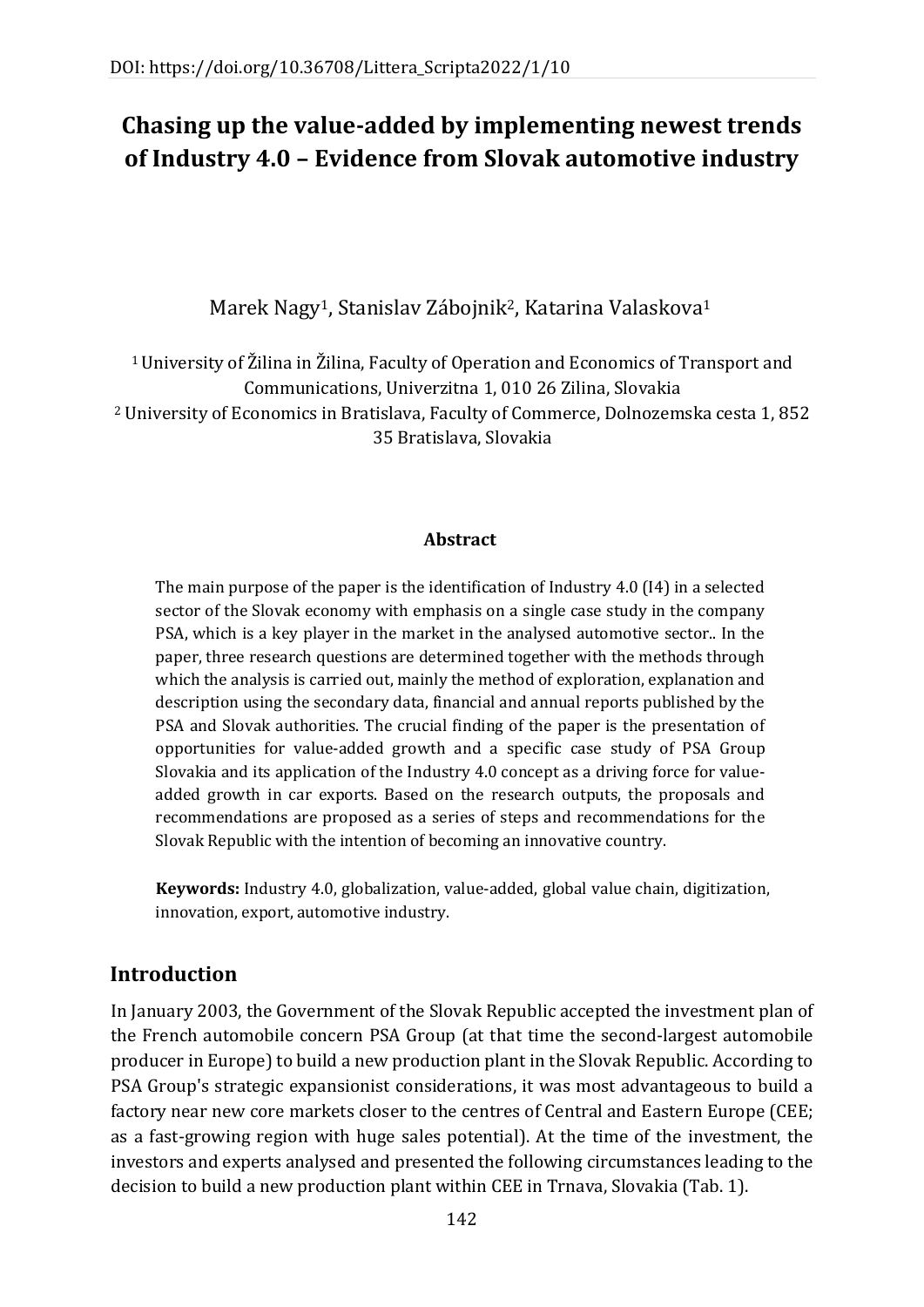| <b>criteria</b> officially<br><b>Localization</b><br>published by the investor: |                                                                                                         | <b>Other factors</b> of the investor's decision-making - according to<br>analysts:                                                                                                   |
|---------------------------------------------------------------------------------|---------------------------------------------------------------------------------------------------------|--------------------------------------------------------------------------------------------------------------------------------------------------------------------------------------|
| $\bullet$                                                                       | position in central Europe<br>building land with an area of                                             | political stability<br>$\bullet$<br>reform and integration-oriented government<br>$\bullet$                                                                                          |
|                                                                                 | 190 hectares, which is easily<br>accessible by rail, highway,<br>and navigable river                    | government activity and involvement in the project<br>$\bullet$<br>established and potential subcontracting base<br>٠<br>quick access to the airport                                 |
|                                                                                 | the possibility of creating a<br>supply park near the plant                                             | proximity to Vienna, where the children of French managers<br>can study in their mother tongue schools                                                                               |
|                                                                                 | the industrial tradition of the<br>region, and available<br>workforce with a good level of<br>education | plans of the Slovak school system to open French schools in<br>$\bullet$<br>Trnava as well<br>openness of universities in Trnava and Bratislava for<br>cooperation with the investor |
|                                                                                 | proximity<br>$important$ .<br>to<br>markets in which the PSA<br>Group is expanding rapidly              | the potential to efficiently install and use the technical<br>equipment of the plant<br>the potential to increase the added value of own car<br>manufacturer                         |

| Tab. 1: Criteria for deciding on a new PSA Group site in CEE |  |
|--------------------------------------------------------------|--|
|--------------------------------------------------------------|--|

Source: Authors.

The Government of the Slovak Republic naturally agreed with this investment plan and provided several investment incentives. The rationale for supporting this project was primarily the benefit for public finances (taxes, levies, reduction of social expenditures), the growth of the volume of industrial production in the Slovak Republic, and the increase in overall economic growth (Stock et al., 2018). After the start of the operation, the volume of production was estimated at 100 billion SKK per year (approximately €3.32 billion). The value-added realized by the new investor was estimated for 2006 by government advisers at the level of 10 billion SKK (approximately  $\epsilon$ 332 million) represented up to 1% of Slovak GDP at that time. Thanks to this investment and the creation of value-added within the new plant, Slovak GDP would grow by 1% in the future. The government's ambition was to increase the share of domestic suppliers to increase added value in exported cars. Another positive impact was employment growth (and a decrease in high unemployment at the time) and a positive impact of investment for the trade balance (export growth and a promising decline in imports due to greater involvement of Slovak suppliers).

This study aims to identify the available technological components and their potential use in the company PSA, which over time can bring the required increase in added value.

Based on the above mentioned and following the main aim of the paper, three research questions were formulated:

RQ1: Can the application of the Internet of things (IoT) and other components significantly change the nature of production and increase the quality of products, which will increase the required added value of the entire company?

RQ2: Is the application of these technological components necessary to maintain the current market position of the company?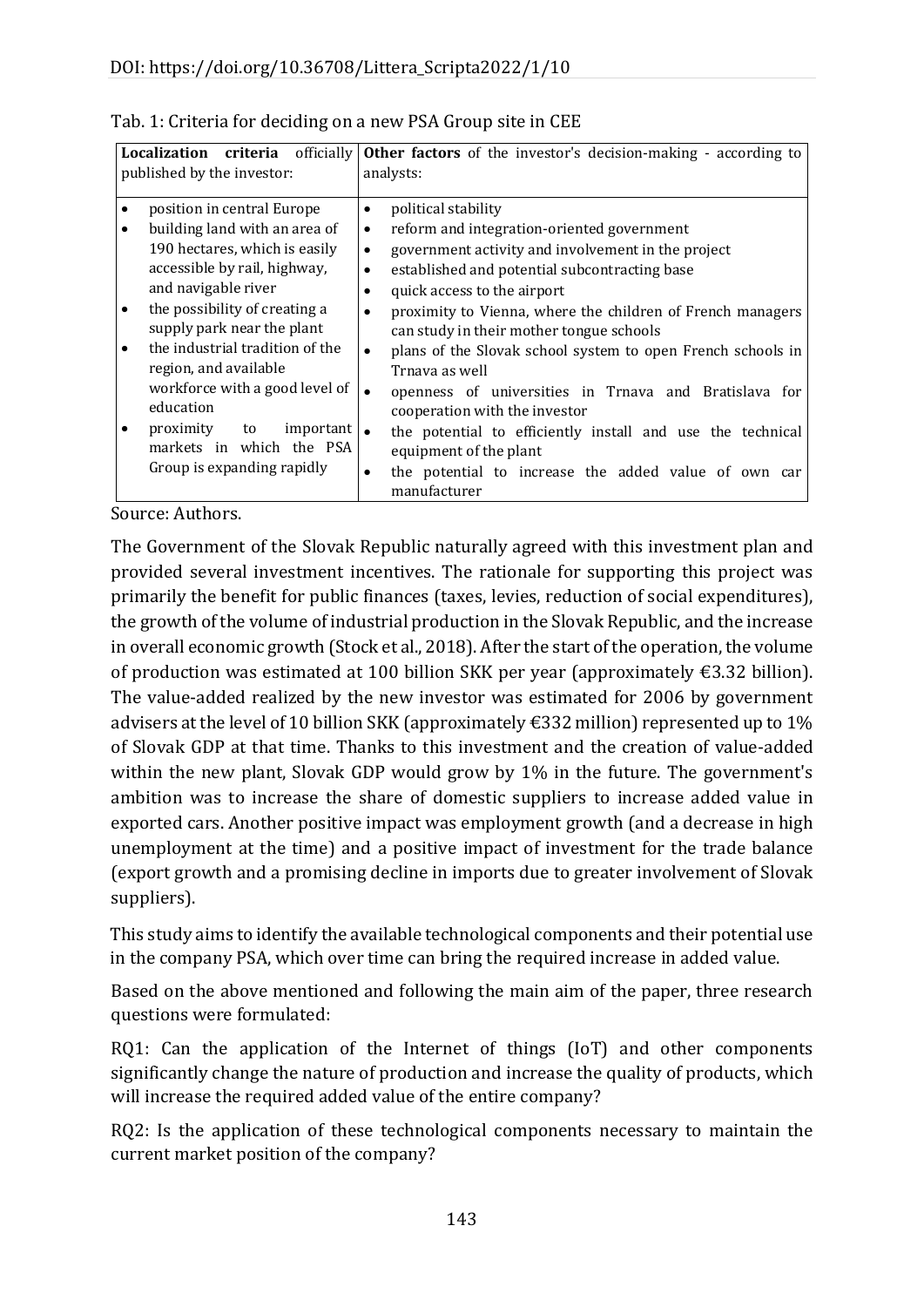RQ3: Do the technological components of Industry 4.0 affect the production and the added value of the products?

The paper is divided as follows: The first part of the paper presents a literature review, the content of which are the most relevant sources for the topics of the fourth-generation industry and added value. The next part depicts data and methods through which the analysis is carried out. The last section is devoted to the proposals and recommendations and contains a series of steps and recommendations for the Slovak Republic with the intention of becoming an innovative country.

# **Literature Research**

There are currently many ways how to improve added value in any industry. This paper focuses mainly on the automotive industry, especially in Slovakia and in PSA Group SVK. At present, this sector is the strongest in Slovakia and brings the highest profit to the whole country. To properly understand the issue, it is necessary to state the basic theoretical background of these topics. As early as 1985, Mr. Porter characterized the basis for knowing value, understanding it as the amount the buyer pays for what goods or services a particular company provides. The term "global value chain" (GVC), has also been used this year. It has continued its research, essentially to the present day. Its main solution area focuses on the competitive position of companies and their mutual struggle for primacy. GVC means a set of activities that are gradually added to society and in which the value of products or services is gradually created (Porter, 1993). Slovak group of authors Balaz et al. (2020) emphasize the need and essentiality of scientific progress, which they consider to be one of the most important accelerators of the growth dynamics of international trade. Through the development of relevant technologies, the value chain can be virtualized, which will significantly reduce market entry barriers for more marginal service providers, in short outsourcing and offshoring (Martinez-Noya and Garcia-Canal, 2014). Zabojnik (2015) points to the history of globalization and presents two dimensions of its development as striking. These are, above all, tangible changes in the world of technology and a diversity of forms of social and economic understanding. Already in connection with Industry 4.0, Marcon (2016) describe all previous industrial revolutions and also mention their significant impact on globalization as such. The term Industry 4.0 was first used in the German city of Hanover in 2011 by Professor Kagermann and his team. It was used in conjunction with the strategic program for the development of advanced production systems. The goal was to increase the productivity and efficiency of the national industry (Kagermann and Wahlster, 2013). The fourth industrial revolution was launched based on the beginning of the use of the Internet in all available areas of industrial production, which allows different types of real-time communications such as machine-machine, man-machine and their combination. The driving force behind Industry 4.0 is the Internet and self-configurable networks, which can operate fully autonomously (Clayton and Kral, 2021). He also introduces the fourth industrial revolution as Internet technologies that are integrated into various branches of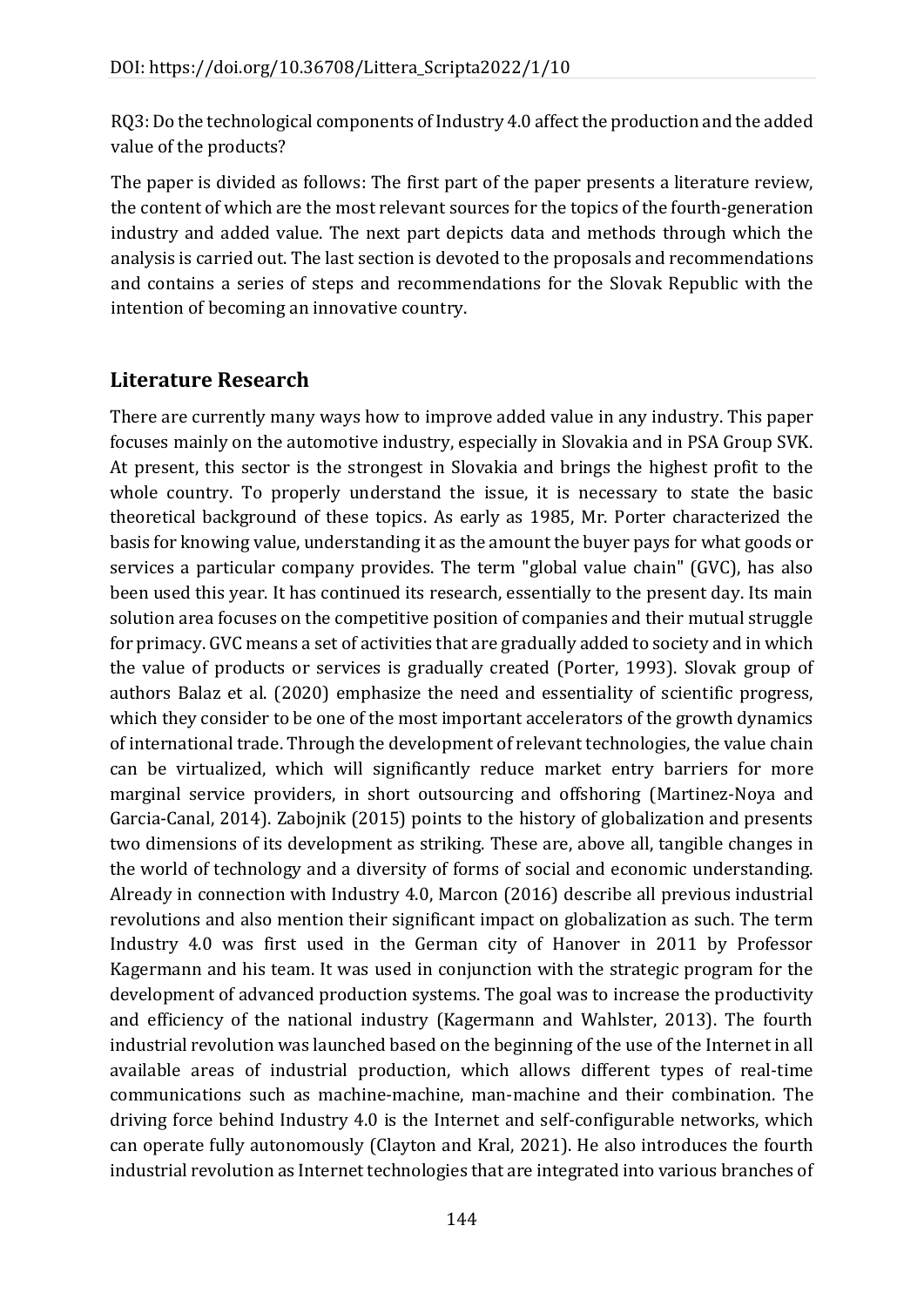industrial production. Hermann, Pentek and Otto (2015) point to the need for interconnection through information from both worlds, virtual and physical. The concept of digitization is a striking part of Industry 4.0, and it is used for horizontally integrated processes, which are indicated within values and their flow. This is the production and application of Industry 4.0 components, this interconnection means the term "digitization." According to Rüttimann and Stöckli (2016), it is important to present a significant increase in the need to implement technologies that are interconnected and thus achieve full connectivity. Durana, Perkins and Valaskova (2021) understands Industry 4.0 comprehensively, i.e., it takes into account the entire industry and its efforts to adapt to this phenomenon. Koderova (2016) presents Industry 4.0 as a transformation of production to fully automated. This is achieved by creating complex global networks, the essence of which is the interconnection of production facilities into cyber-physical systems CPS (Cyber-Physical Systems). Such systems are the basis for creating "smart factories" (Mehmann and Teuteberg, 2016). He also lists the potential positives and negatives of a given phenomenon, where the positive effects significantly predominate and its onset is necessary. The Ministry of Economy of the Slovak Republic also points to significant changes in the social spheres of society, especially in the ability to use the Internet correctly. Dalenogare et al. (2018) talk about the ability of data to create value and also points out the originality and important roles of individual technologies. They also point out the importance of developing the role of man in intelligent work. Digitization can also increase the efficiency of the value chain by reducing costs and creating more collaboration and innovation (Hoffmann, 2019). Hoffmann (2019) joins several authors, arguing that the rise of Industry 4.0 will not be a path of revolution, but of evolution. Minarik, Zabojnik and Pasztorova (2022) present Industry 4.0 on the concept of automation as a technological advance. Its flexibility will depend on the intent of politics, companies, education and a quality workforce in the field of innovation. Zavadska and Zavadsky (2020) emphasize the important role of corporate management in planning a business strategy in connection with digitization. Global developments in terms of Industry 4.0 can bring about a marked development of national economies and thus move the imaginary bar of innovation of these countries forward. The potential for the implication of Industry 4.0 in the Slovak Republic is measured through the DESI index, which is authored by the European Commission (2021). According to Said et al. (2021), industry 4.0 is largely dependent on the Internet of Things and smart sensors. Zhong et al. (2021) present a wide range of possibilities for quantification and processing of data in real-time through mathematical-optimization models, which are based on multicorrelation dependencies. In the current threat of the COVID-19 pandemic, Belhadi et al. (2021) cite cooperation between supply chain stakeholders as essential. It can then significantly overcome potential challenges and also speed up the use of digital technologies. The conclusions of the issue of digitization predict the importance of investing in the right measures to adapt to the overall digital revolution.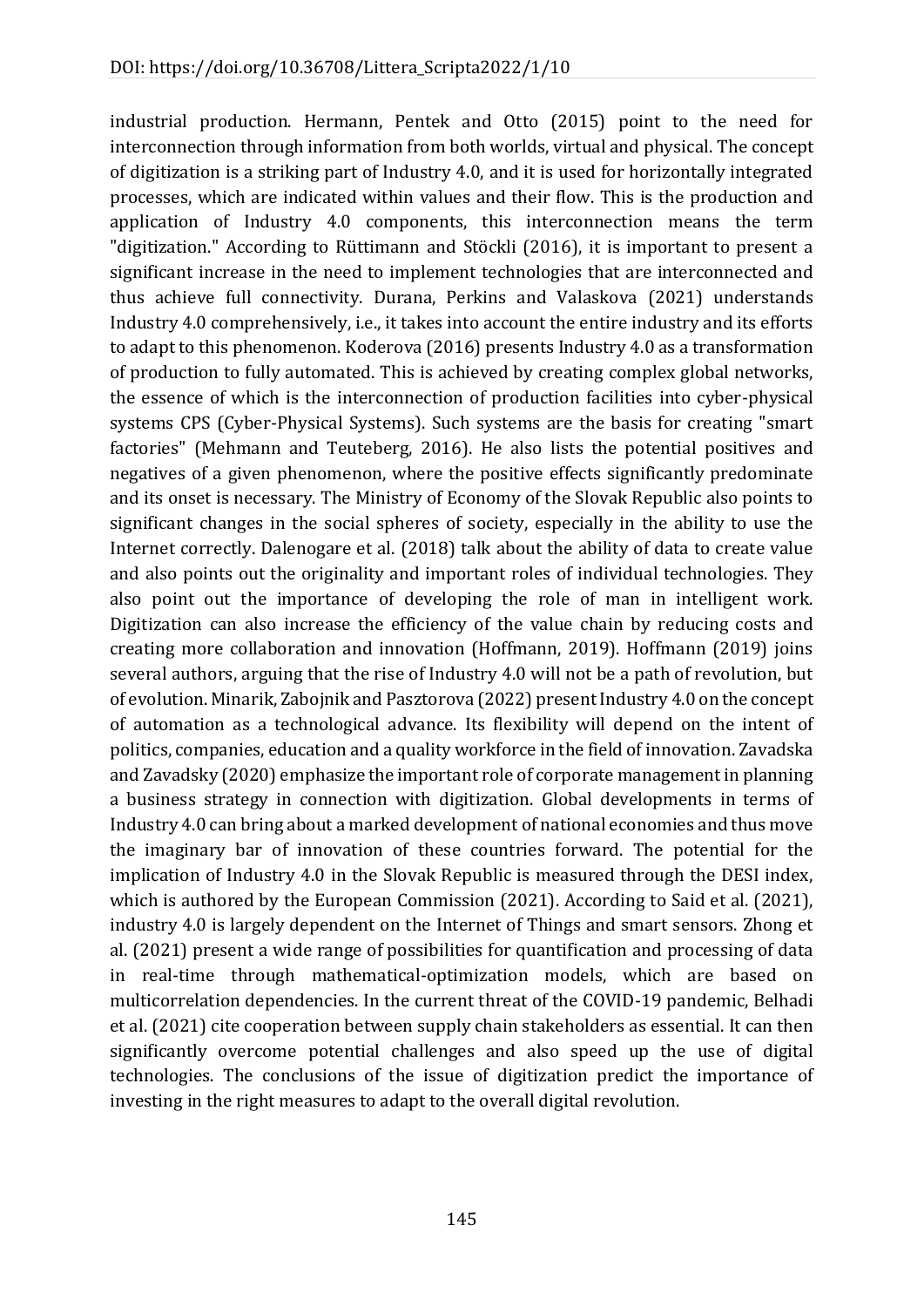# **Methods and Data**

To be able to meet the main aim of the paper and answer the research questions, the method of exploration, explanation and description using the secondary data, financial and annual reports published by the PSA and Slovak authorities was applied. Secondary analysis is the practice of using secondary data in research. As a research method, it saves both time and money and avoids unnecessary duplication of research effort. As stated by Hinds, Vogel and Clarke-Steffen (1997), secondary analysis is based on a usage of existing data (financial and annual reports in case of our study), collected for the purpose of a prior study in order to pursue a research interest which is distinct from the original work, setting different research questions and alternative perspectives.

Describing the data used in this analysis, there is a need to present the basic information about the company and slightly also about the Slovak automotive industry, applying the methods of collecting secondary data (collecting information available on the internet, using sources of commercial information, and public sources and libraries). The carmaker based in Trnava is a leader in producing small vehicles in the B-mainstream segment. It currently produces the extremely popular Citroën C3 and Peugeot 208 models. In July 2020, the carmaker had already produced 3.5 million vehicles. Serial production at the carmaker plant began in 2006, and its products are aimed at satisfied customers on almost every continent. At a production cadence of 62 vehicles/h, it produces approximately 1,395 vehicles per day (PSA, 2022). Trnava carmaker directly generates almost 4,400 jobs. In addition, it employs almost 20,000 people through its subcontractors located in Slovakia. In 2019, the carmaker in Trnava ranked 4th among the largest non-financial companies in Slovakia. It also has a dominant position in the foreign trade of the Slovak Republic. In 2019, it became the third-largest exporter within Slovakia. It currently ranks fourth. In 2020, it produced 338,050 vehicles. In the seventh consecutive year of year-on-year growth, production at the Trnava production centre increased by 5.1% compared to the previous year, 2019. Of the total number of vehicles produced, 33,334 were electric, with the e-208 monogram. Last year, the "batteryfactory" completed 35,922 battery packs. The establishment in Slovakia of the parent company made and still makes sense; the production is situated in the middle of the automotive cluster within the V4 region. The cumulative value of the Group's foreign direct investment in Slovakia has already exceeded  $\epsilon$  1.2 billion (PSA, 2022). The main objective of this case study is to analyse PSA's attitude toward the Fourth Industrial Revolution, innovation, electromobility and use particular examples from production management to identify how this trend significantly affects and helps more efficient and error-free production, which in turn generates also increased value-added in car exports and at the same time point out sufficient resp. insufficient state support in the parameters of the business environment. The right business environment and conditions for innovation activity can be seen as a major incentive for Slovak suppliers to participate more in subcontracting for PSA Group and thus increase the rate of the value-added generated in the Slovak Republic (and thus maximize the positive effects of FDIs for the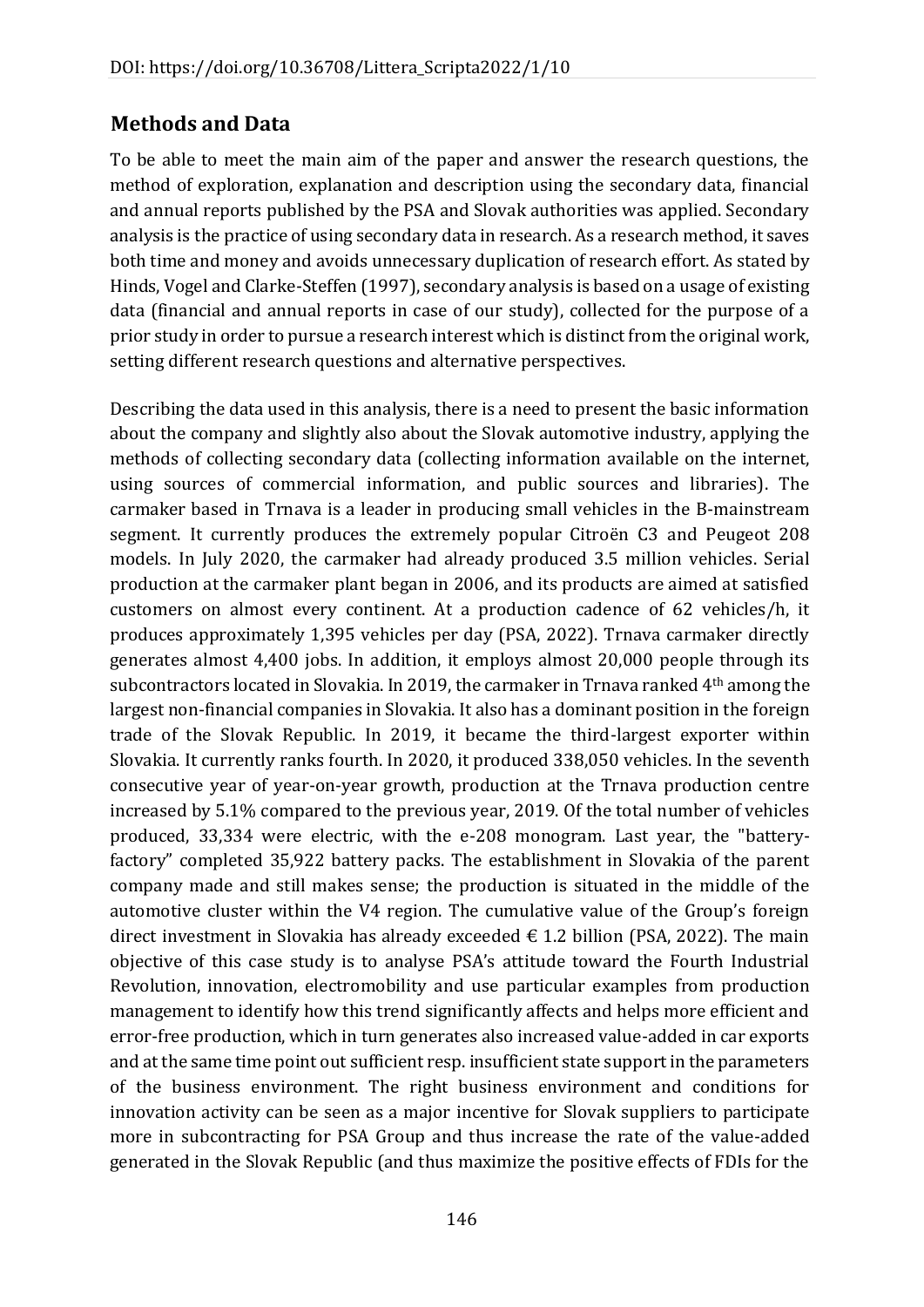host economy). To characterize and answer these questions, the case study identifies the primary areas where it is possible to define the innovation potential of this company, also based on the supply structure to identify potential gaps and analyse the attitude to environmental policy (since decarbonization policy has seriously impacted the European industries).





Figure 1 represents all suppliers based on the country of origin (categories – specific and joint suppliers) in 2020. The figure represents the international supply chain, the number of suppliers has increased to 615 compared to other years, and in the international context, their structure is more fragmented. The first, most robust suppliers are suppliers from France with 191 companies (approximately 31%); this country, therefore, represents a particular supplier leader, which the registered office of the parent company could be assumed. The second is the Slovak Republic with 58 suppliers (approx. 9.43%), and the third place is represented by Germany (55 – approx. 9%). In the analysis of previous years, it can be identified that in each year the number of suppliers was dominated by France. It also directly creates the highest value-added, as it is a French carmaker, which is dominant on the so-called "smile curve" (the highest value-added). The influence of suppliers from the Slovak Republic is less significant: it represents the second place in terms of the number of suppliers (Figure 2).



Figure 2: Suppliers of PSA Group SVK by part types in pieces (2019)

Source: Authors.

Source: Authors.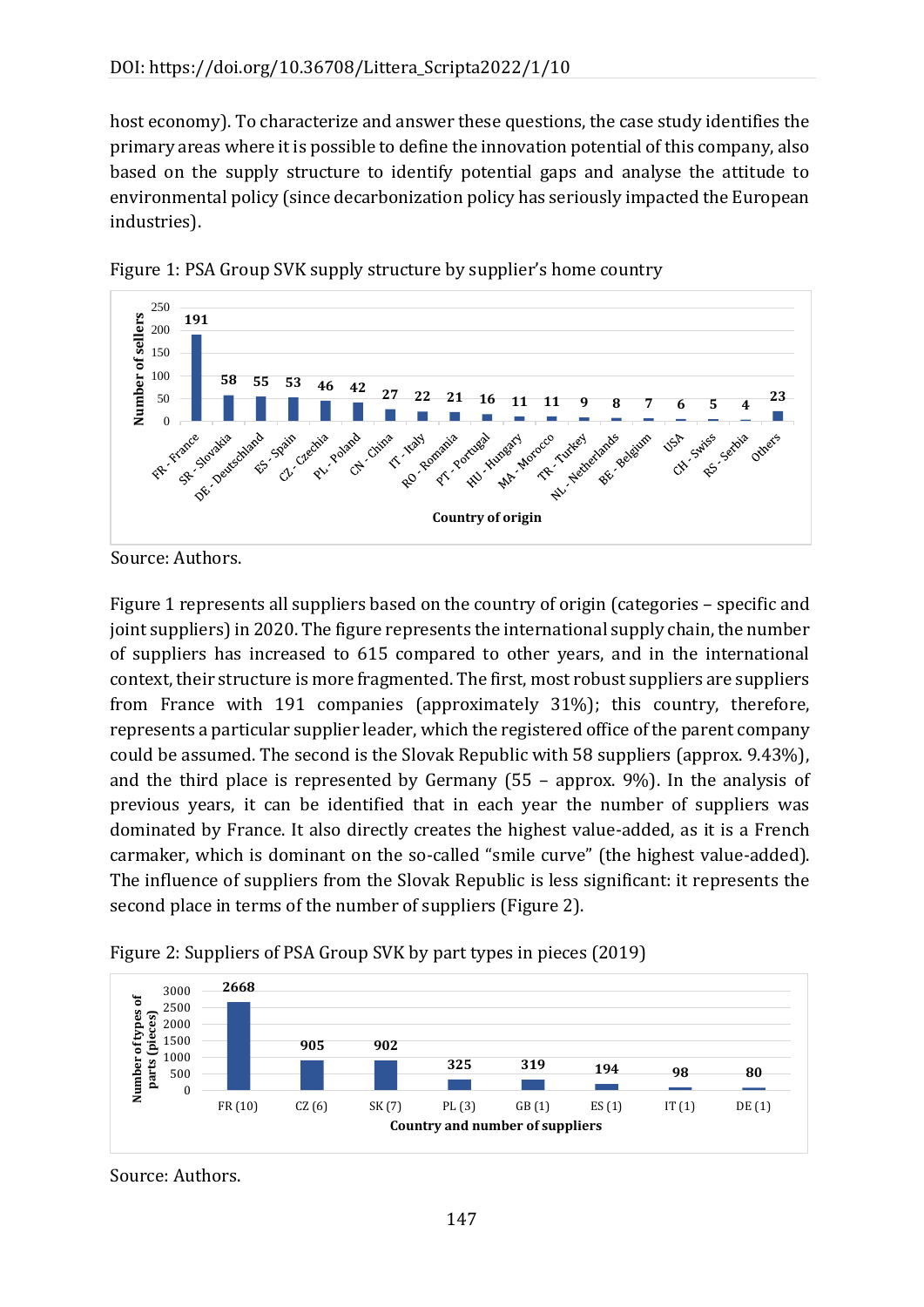Looking at PSA Group's suppliers by type of parts (Fig. 2), France is the first to import about 2,700 types of parts to the carmaker (10 companies – 2,668 types of parts). Import from the Czech Republic follows; PSA Group Slovakia imported 905 types of parts from six Czech companies. The third place belongs to the Slovak Republic – domestic supplies (7 companies – 902 types of parts). When the French carmaker was established in the Slovak Republic, the share of domestic suppliers was naturally high; Slovak companies carried out 90% of construction works during the plant's construction. Unfortunately, Slovak subcontractors, who would participate in creating value-added intended for export (serial production activities), do not have such a significant role in the production of cars. The leading suppliers related to production in Slovakia are Faurecia, Lear Corporation Seating Slovakia, Plastic Omnium, Visteon Electronics, Eurostyle Systems, Slovakian Door Company, Bourbon Automotive Plastic. Approximately 54% of the company's revenues come from Central and Eastern Europe (V4 + Romania), 21% of turnover from Slovakia (Tab. 2).

| Tab. 2: The most important Slovak suppliers of PSA Group SVK by number of imported |  |  |  |
|------------------------------------------------------------------------------------|--|--|--|
| types of parts $(2019)$                                                            |  |  |  |

| <b>Order</b> | <b>Seller</b>                    | <b>Town (Region)</b> | <b>Products</b>   | Parts (pcs) |
|--------------|----------------------------------|----------------------|-------------------|-------------|
| 1.           | Faurecia Automotive SVK s.r.o.   | Trnava (TN)          | Car seats         | 279         |
| 2.           | <b>Adhex Technologies</b>        | Senec (BA)           | Foam parts        | 158         |
| 3.           | Lear Corporation Seating SVK     | Presov (PO)          | Seating systems   | 119         |
| 4.           | Eurostyle Systems s.r.o.         | BnB (TR)             | Plastic parts     | 95          |
| 5.           | <b>SMRC Automotive Solutions</b> | Nitra (NR)           | Modules, cockpits | 92          |

Source: Authors.

The priority intention of the French management was to produce at lower costs in the Slovak Republic and subsequently export to other European countries using the barrierfree single market of the EU, which is also confirmed by current export statistics. From the point of view of the territorial structure of PSA exports, most exports are to the EU (80%) and other countries, such as Japan, New Zealand, or Egypt. The transport of vehicles to customers is provided by the subsidiary GEFCO (60% of the vehicles produced in PSA Group SVK reach customers by rail, others by truck). Faurecia Automotive Slovakia s.r.o. is the most critical Slovak supplier for PSA TT. Based in Trnava, which manufactures car seats, and exhaust systems and deals with innovations in these areas. It dominates by importing 279 kinds of parts. The second company is Adhex Technologies (158 foam parts), and the third is Lear Corporation Seating Slovakia, based in Presov. Its main area consists of seating systems, which it imports with 119 parts. The Slovak Republic contributes to the production of cars (the year 2020) by sourcing materials and components approximately 9.43%, with the number of 58 suppliers. However, these are mainly plastic components with a lower rate of value-added. The cars are manufactured in Slovakia; they are mainly engaged in domestic assembly. Insufficient expenditures and a weak focus on research and development in the automotive industry (concept I4) represent the lower value-added in subsequent exports. Quality education and innovative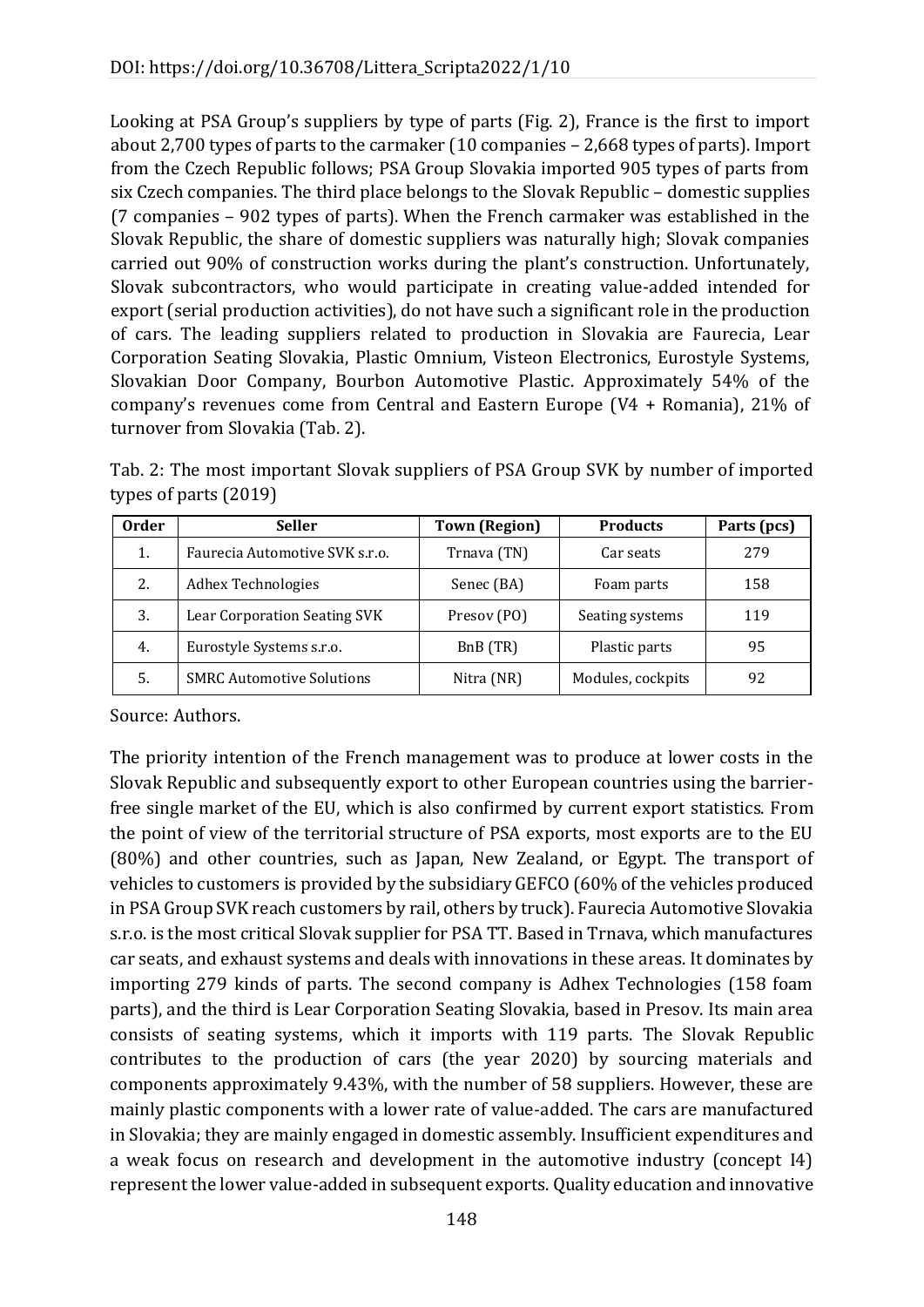activity of employees within subcontracting companies are also important. Employees´ training and development play a crucial role in the perspective creation of the valueadded. In 2020, the costs of training employees amounted to  $\epsilon$ 178 000, 63 567 hours, including training for both regular and agency staff. The training with the most funds was: technical training in industrial automation and robotics (Boost school project), legislative training, and English language training. The training with the most significant number of realized hours included the primary activities of the operation – assembly, initial training of newly hired employees, technical training of industrial automation, and robotics (Rogers and Zvarikova, 2021). Education helps to meet the company's main goals and, of course, also to meet legislative requirements, especially in the field of environment, safety standards, and fire protection, which is also one of the company's main goals. In the dual education system in 2020, there were 43 pupils in the teaching and study fields: Carrepair worker – electrician, mechanic – electrician, and mechanic – mechatronic. As a part of dual education, the Trnava car company cooperates with three secondary vocational schools (SOS automobilova Trnava, SOS technicka Galanta and SOS elektrotechnicka Trnava). In 2020, 6 new students passed the selection procedure for dual education. For each new employee who joins group PSA Slovakia, the education department will prepare a training plan related to his / her job classification and socio-professional category (Hopkins and Siekelova, 2021). This plan aims to prepare the best possible employee to acquire the competencies necessary for the performance of their job position. The negative impact of car production on the environment cannot be eliminated, but the company is trying to minimize it. The paint shop is the most critical production process in terms of environmental impact and falls under the law on integrated pollution prevention and control. It is a significant source of volatile organic compound (VOC) emissions to air, wastewater, and hazardous waste (Galbraith and Podhorska, 2021). In order to limit these effects, the Trnava carmaker uses water-based primarily paints. The paint shop also includes a physicochemical wastewater treatment plant, which treats wastewater from the surface and painting processes. Heavy metals from these waters are precipitated here in the form of sludge. The biological wastewater treatment plant, which is located on the premises of the production centre, treats sewage and industrial wastewater. Sewage sludge is further recovered (Lăzăroiu and Harrison, 2021). At the beginning of March 2020, due to the COVID-19 risk, it was decided to stop production unprecedentedly in all European PSA plants. The production line in Trnava did not run for 55 days since March 19. As a result of the shutdown of the production line, more than 72,000 vehicles lost production. At the first production change, the gradual start of production began on May 12. Since Saturday, June 6, as the first carmaker in Slovakia, Trnava returned to production at total capacity (Burke and Zvarikova, 2021). A significant milestone in PSA's development activities was establishing the InoLab team in 2020. The main task of InoLab is to connect the traditional production plant with the world of intelligent technologies and the university environment. The main activities of InoLab include (Figure 3): development of automation solutions for the production and logistics process, digital business transformation, building cooperation with universities, technology companies,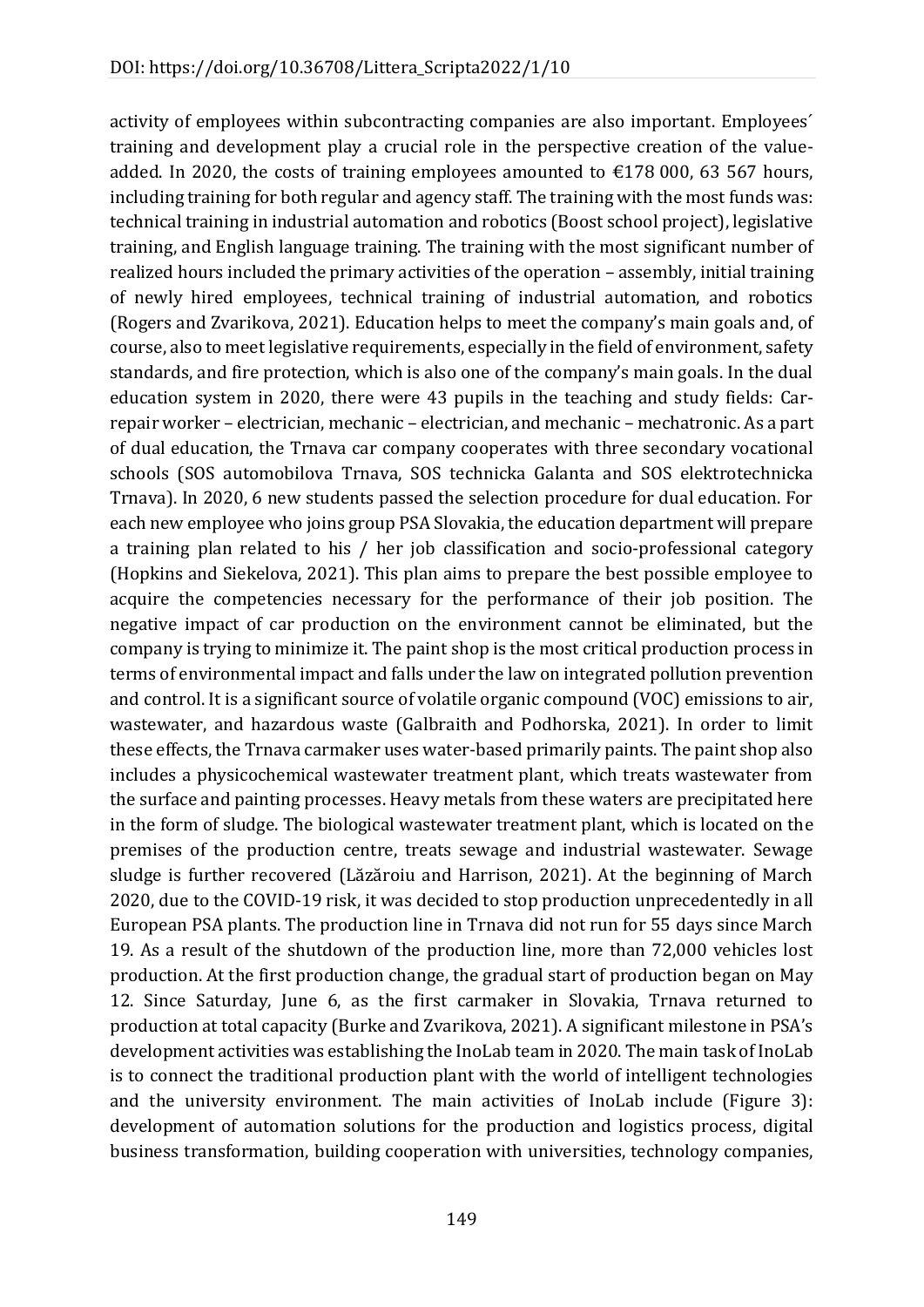and state institutions, management of EU grants, contributions, and funds, cooperation with students of Slovak and French universities (PSA, 2022).

Trnava carmaker does not carry out activities in product research and development (Lawrence and Durana, 2021). This is one of the fundamental problems of creating higher value-added in the long run. Shortly, the application of research will be an essential part of the carmaker's innovation activities to remain competitive (Klingenber, Borges and Antunes, 2019). The carmaker's priorities will be indicators of client quality, economic efficiency, and operational performance. In addition to continuing the transformation project "Future in our hands" to increase efficiency from its resources, the priority is the carmaker's partnership with the Slovak government and improving the external business environment in Slovakia. The good news came at the beginning of 2021: the merger of the Fiat Chrysler Automobiles FCA Group and the Groupe PSA Group, of which the Trnava carmaker is a part, created a new company, Stellantis, on 16 January 2021. This is good news for the future of the carmaker. In addition to the new identity, the company in Trnava is gaining new opportunities from the new global potential. The merger of two world car players and the emergence of Stellantis, which is the fourth largest carmaker in the world, is not caused by the crisis. It connects the potential of two healthy groups. The goal is not to be big but strong in products and services and thus better prepared for the industry's challenges – compliance with demanding CO2 limits and meeting customer demand for new and innovative types of mobility (PSA, 2022).

Figure 3: Main areas of InoLab in PSA Group SVK



Source: Authors.

## **Results**

The following part was prepared based on a structured interview, which was prepared with the employees of the Industry 4.0 department and the digitalization of the company's production at the beginning of 2022. This interview was conducted with approximately 40 experts in various fields for Industry 4.0. Following all the results of these interviews, a follow-up analysis was performed. It can be listed and characterized through the answers to a comprehensive questionnaire and identified key conclusions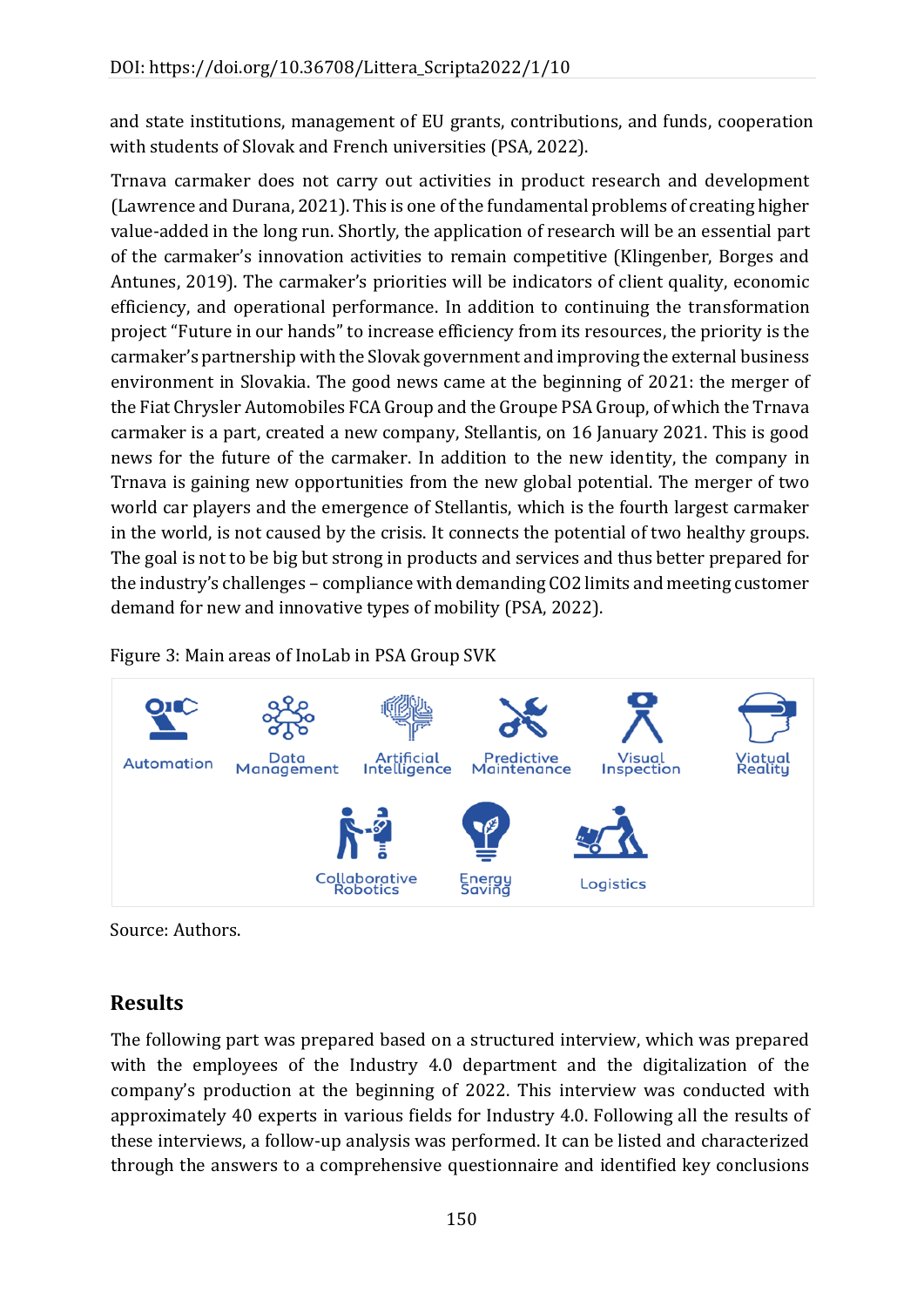that this interview and subsequent synthesis of conclusions brought. The first goal of the interview was to find out the knowledge of the employees of the selected company about the Industry 4.0 concept. The second goal was to determine the readiness of PSA Group SVK for the transition to a digital company as a tool for technological – product, and process innovations in the company and thus increase value-added in the company. The prerequisite was the establishment of innovative approaches based on the transformation (upgrade) of GVCs at the level of process upgrades and/or product upgrades for value-added growth. Through an organized interview, the respondents confirmed the key role of Industry 4.0 in the Slovak Republic, especially in the future. It is Important to implement this concept and address it at the national level, as innovation and investment in research and development can move the Slovak economy and industry forward. Due to the dominance of the automotive industry in the Slovak Republic and thus the technical industry, the Industry 4.0 concept is of significant importance. By applying the Internet of Things link, the machines will be able to communicate with each other faster and more efficiently. The whole race will cooperate and communicate with each other, which will make the race intelligent. With Cloud and Big Data applications, it will be able to synchronize and receive various requests, data and "order," in real-time. The digitization process eliminates excess paper consumption and also enables faster communication. This results in reduced product error rates, greater control and a smoother production process.

PSA Group understands digitization as a better, more comprehensive and faster interconnection of products, suppliers, customers and car manufacturers themselves. It is a digital supply chain. In production, the communication of line and machine workers is currently being digitized (it has replaced paper production). The fact is that everything cannot be digitized yet, it is a very difficult and lengthy process, but significant changes will be seen in the near future. Staff training, various training, retraining and the like are also key. Automation in PSA Group SVK takes place mainly in the "core" areas, i.e., in the main activities, such as assembly lines with robots (675 robots). With the advent of the Peugeot 208, laser welding, with and without consumables, "Full Kitting"" was introduced, which is a way of supplying the edge of the line in operation (3.5 million parts distributed daily) or laser geometry control. The following chart shows the areas where PSA Group SVK currently focuses most on automation elements.

From the Figure 4, we can observe the dominance of automation in production, which is about 55%. This mainly concerns robotic processing (675 robots) and laser solutions. Logistics follows this with a 20% share, and maintenance and services with a 10% share. 95% are automated core solutions, and the remaining 5% are other activities. Investment activity of the company in new technologies, machines, and equipment for the last five years was rich.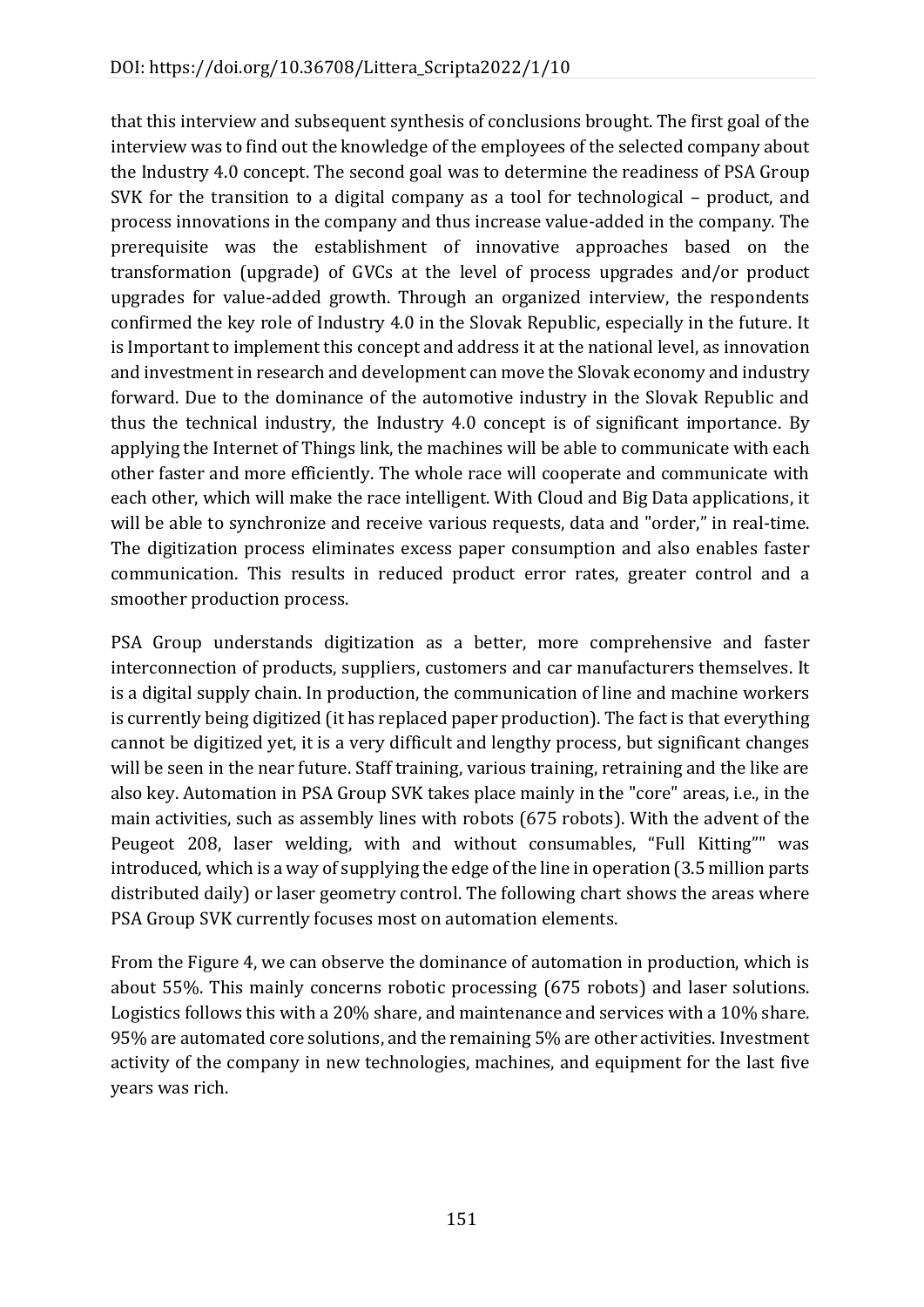

#### Fig. 4: Areas of automation in PSA Group SVK

Source: Authors.

Selected investments by years: investment in the construction and start of production of the <sup>1st</sup> Peugeot 207 model:  $\epsilon$ 700 million, investment in the start of production of the Citroën C3 Picasso: €100 million, investment to start production of the Peugeot 208: €120 million per year (2011), investment to start production of the new Citroën C3: €80 million (2015), investment to start production of the new generation Peugeot 208 and e-208: €100 million (2018). The total amount of the group's investments in Slovakia: more than 1.2 billion  $\in$  (Fig.5).





Source: Authors.

The company currently invests heavily in electromobility (battery production) and the environment (over 20% compared to last year), also develops the projects and technologies in laser solutions, automated logistics systems, and the like. Electromobility is currently the driving force of the company. Of the complete package of manufactured vehicles, 33,334 were electric, with the e-208 monogram. Last year, the battery factory completed 35,922 battery packs. The investment to start the new generation Peugeot 208 and e-208 amounted to 100 mil.  $\epsilon$  (2018). The first battery assembly plant was also exhibited and applied in Trnava. Currently, from the perspective of Industry 4.0, PSA Group SVK has received an investment in a new segment B production program at its production centre in Trnava (2021). The gradual start of production of the new production program of segment B is planned for 2023. In order to significantly contribute to increasing carbon neutrality, a large part of the production program will also be represented by fully electric motors. Industrial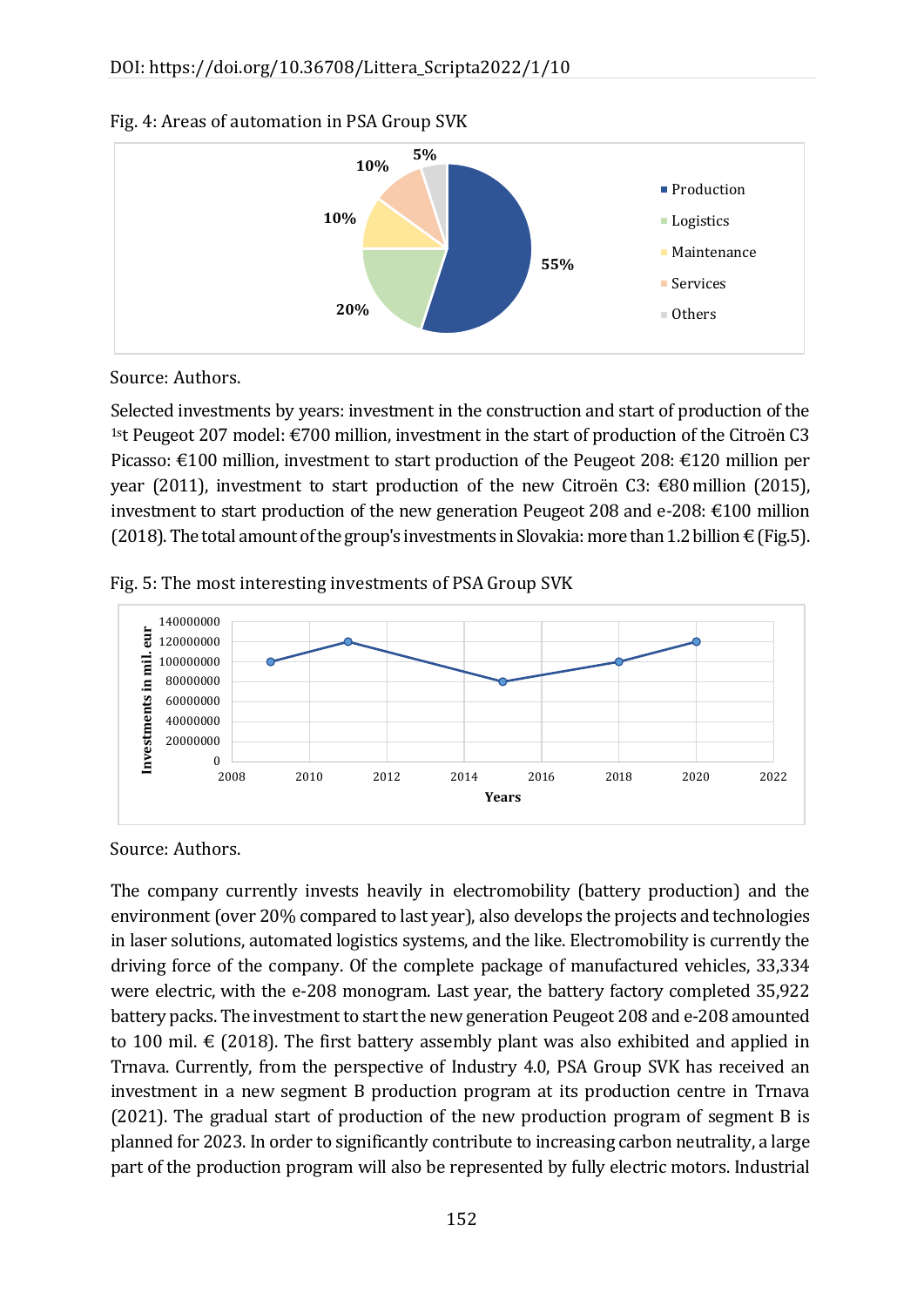investment in the new production program will also mean a significant mobilization of activities related to innovation, further application of Industry 4.0 technologies, reduction of energy intensity, and environmental protection (Kovacova and Lewis, 2021). According to experts, I4 certainly brings more positives, such as higher competitiveness, cost minimization, lower stocks, higher production efficiency, etc. Respondents included the possible loss of some job positions as negatives/threats. They also confirm the need to apply this concept in its entirety and shortly, mainly due to higher competition from neighbouring countries. The Industry 4.0 concept positively affects the car company's exports. It can transform it into an intelligent, digital enterprise in which all parts of production, machines, and people are connected in real-time, which enables higher production efficiency, lower error rates, and production costs. As a result, the company can dominate with a higher number of quality goods with a quality supply network. These segments will also positively affect its subsequent export and contact with customers (PSA, 2022).

Based on the analysis of available company data for the years 2020-2021, we found that the percentage of value-added for C3 and 208 vehicles consists of several countries; the parent country of the company creates the highest value, i.e., FR (31.06%), followed by Slovakia with almost 9.5% share, it is mainly assembly work. FR dominates only thanks to the fact that it is a French carmaker; the vehicles were invented right here, and the most modern technologies were applied for their design, design, etc. The Slovak Republic will probably not reach the same level of value-added as FR, as it is not the parent country of the company, but the Slovak goal must be to maximize the share of value-added of Slovakia in the production process and increase this share every year (Fig. 6).



Fig. 6: Percentage of value added by country for C3 and 208 vehicles (2020-2021)

Source: Authors.

By applying innovations and essential research and development, with which the company does not yet dominate in Slovakia, the products will achieve higher value-added. However, it is questionable when and how the Slovak government and overall legislation will be able to respond to this trend in order to support companies with innovative policies, better conditions, and laws. In particular, two parties, the company and the state are needed to make the innovative concept a reality. Respondents consider this to be a weak point of the Industry 4.0 concept in the territory of the Slovak Republic. Legislative conditions are currently insufficient and, in some places, chaotic compared to the outside world. When companies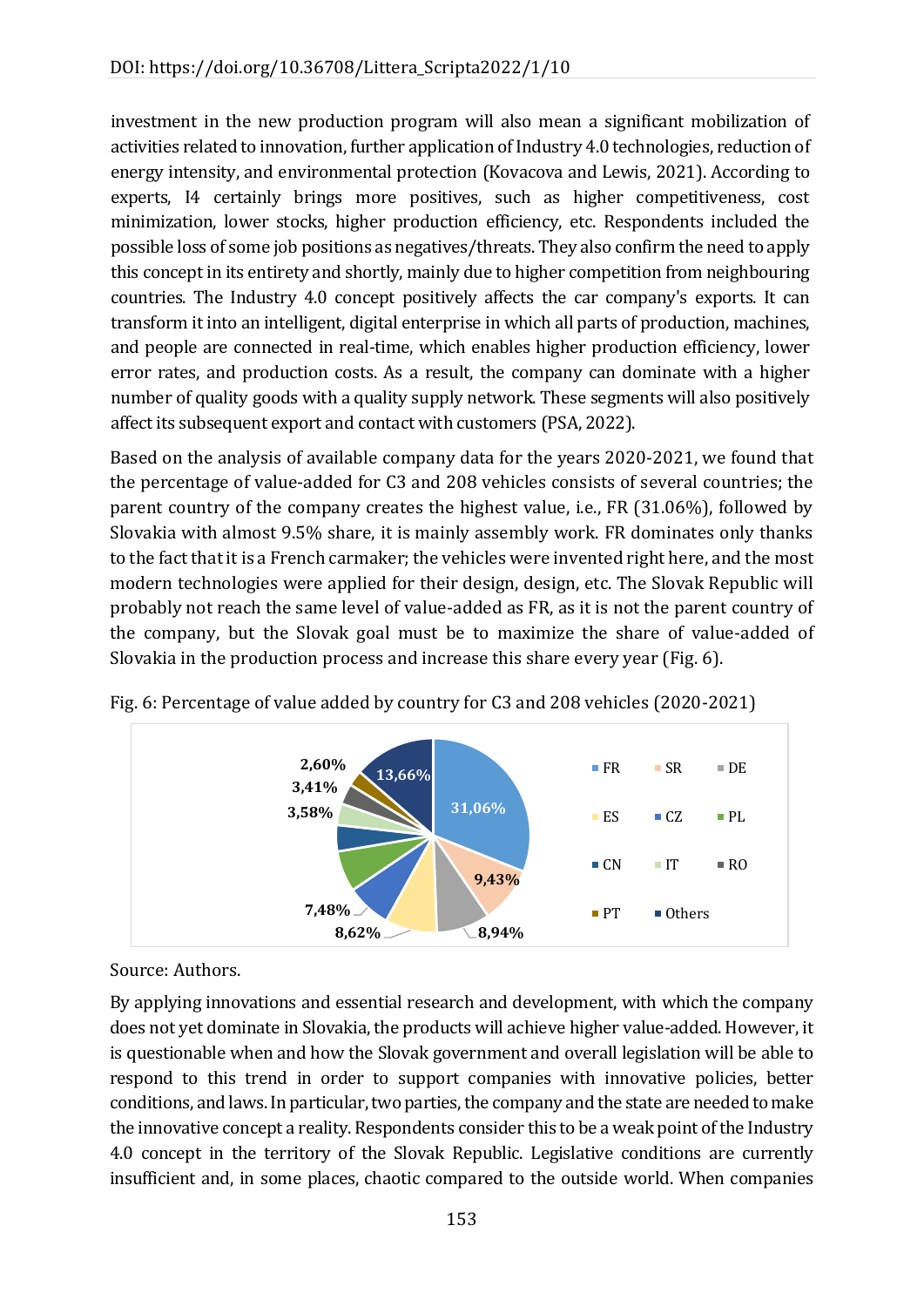have the necessary capacities for their research and development, only then will the path of the Slovak Republic grow exponentially in terms of added value.

## **Discussion**

There is a strong need to spread the idea of Industry 4.0 across all sectors so that these industries understand and benefit from it (Tab. 3). The vision and one of the most important goals of the Slovak industry is to combine research and development activities, together with innovation, including broad-based application, which will enable the contribution of all relevant technologies, knowledge, and skills from industry and enterprises in various sectors to society and quality of life in Slovakia (European Commission, 2021; Stock et al., 2018).

Comprehensive analyses must achieve all this, and it is necessary to create a so-called "Slovakia's Intelligent Industry Platform". We can understand this Platform as the leading and managing body of Industry 4.0, consisting of a group of experts, which will consist of key actors and government bodies. The right step would be to appoint ambassadors for each sector, with the aim of continuous improvement and support for implementing expert recommendations.

| <b>Areas</b>                        | <b>Recommendations</b>                                            |
|-------------------------------------|-------------------------------------------------------------------|
|                                     | 1. Information campaign                                           |
| <b>Awareness raising and</b>        | 2. Support for IoT experimentation                                |
| cooperation                         | 3.14 Implementation Manual                                        |
|                                     | 4. Better promotion                                               |
|                                     | 1. Support for applied research                                   |
|                                     | 2. Research agenda for Industry 4.0                               |
| <b>Industry Research 4.0</b>        | 3. Sector-oriented consortia                                      |
|                                     | 4. Efforts to reduce the amount of rest, costs and R&D            |
|                                     | 1. Support for the introduction of new technologies and materials |
|                                     | 2. Standardization (reference architecture)                       |
| <b>Smart Factory</b>                | 3. New models and their entry into supply chains                  |
|                                     | 4. Use of Big Data                                                |
|                                     | 1. Better funding mechanisms                                      |
|                                     | 2. Address the needs of the research agenda                       |
| <b>Financing</b>                    | 3. Innovative public procurement                                  |
|                                     | 4. Implementation of pilot projects                               |
|                                     | 1. Analysis of the main requirements of the present               |
|                                     | 2. Creating predictive curricula                                  |
| Labour market and education         | 3. Providing more specialized skills                              |
|                                     | 4. Following the European agenda (new skills)                     |
|                                     | 1. Continuous development of skills in the public sector          |
|                                     | 2. Commercial use of data (Big Data)                              |
| <b>Legislation and E-Government</b> | 3. Active participation of the government in supporting the       |
|                                     | implementation of I4                                              |
|                                     | 4. Proposal of a transparent VS digitization plan                 |

Tab. 3: Comprehensive table of recommendations

Source: Authors.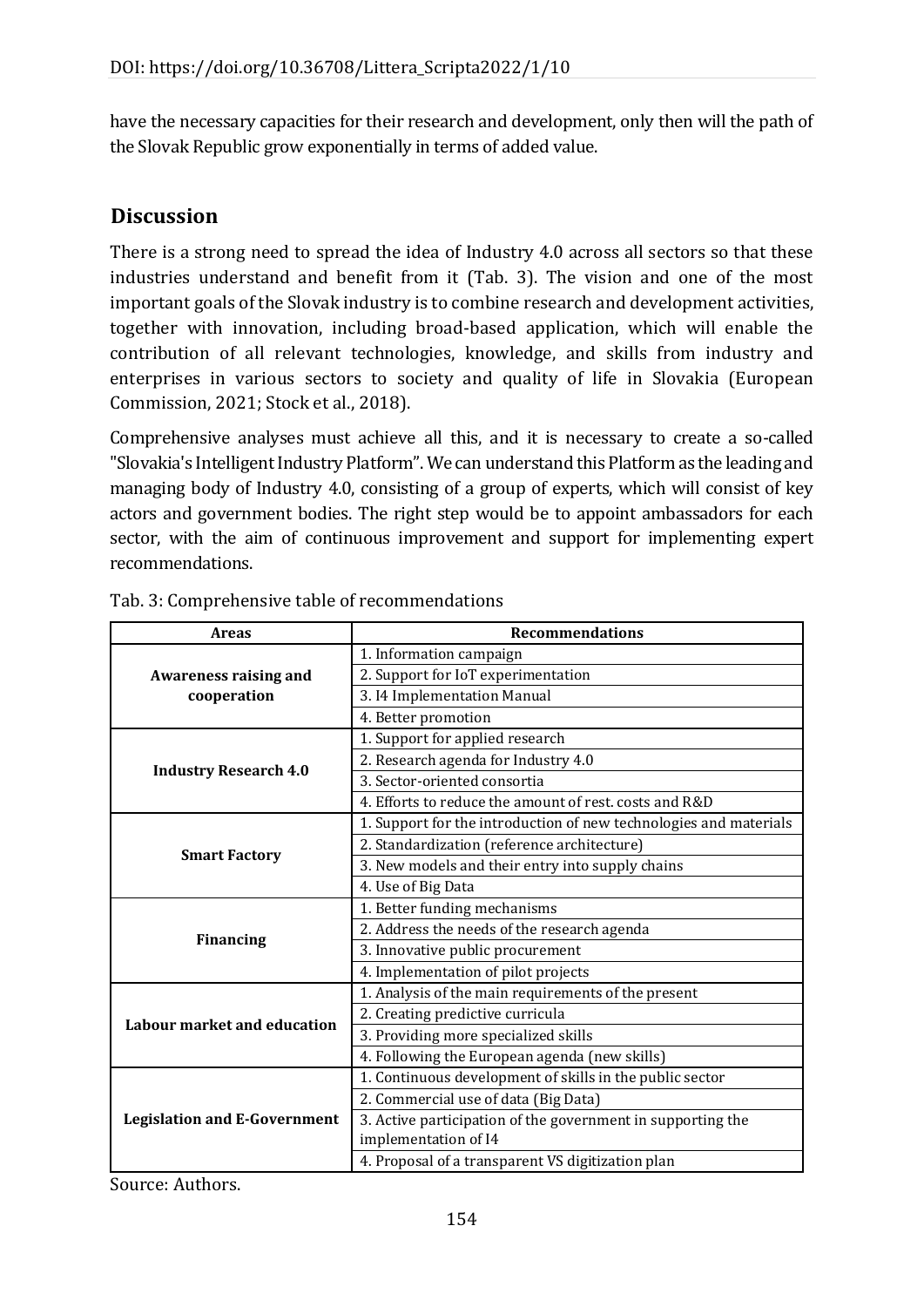The main document of this Platform would be an "action plan" that would be specifically designed for a specific area. This plan would bind the platform and set long-term goals in the field of various strategies of energy, materials, nanotechnology, robotics. Environmental policy, which is also essential in matters of progress, must also be remembered and addressed. Recommendations for EP:

- 1. The Slovak government needs to create favourable conditions for businesses to become green, which is in its interest to attract foreign investment.
- 2. Businesses in Slovakia must press the government to create the proper regulatory framework for greening.
- 3. The car headquarters needs to work with its suppliers in Slovakia to help them adapt to new technologies and production processes through retraining staff.
- 4. Retraining and improving the quality of staff to meet the job requirements of the emerging e-mobility sub-sectors requires new training programs and crosscutting cooperation between the public and private sectors and academia.

# **Conclusion**

Based on the answers from a comprehensive questionnaire, it is possible to characterize a high level of knowledge about the latest trends in PSA Group Slovakia and a quality workforce that is ready for the challenges of this concept. The conclusions of the questionnaire confirm the significant impact of I4 on the company's product portfolio growth with value-added growth and point to insufficient state support, especially in the areas of education, financing ("R&D"), and legislation. This confirmed the first research question, but it should be noted that the EU will only run into the already established phenomenon of Industry 4.0, so it will not be a pioneer in this regard. The last part of the study is the proposals and recommendations of the authors. The content of this section contains two concepts of recommendations, the first in terms of the implication of Industry 4.0 for Slovak industry, in six areas/steps that follow the need of Slovakia to innovate, apply the latest available technologies, change educational programs and thus achieve high value-added in the industry and subsequent exports of the goods and services through the Action Plan. The second concept is devoted to the environmental policy of the Slovak industry, its importance, and its impact. Based on implementing these proposals and recommendations, the Slovak Republic can acquire the proactive character of an innovative country, otherwise, it will remains as an "assembly country."

However, despite the detailed intent of the analysis, the study has several limitations. It should be noted that this is a study that was conducted in one country and in one company. However, it must be said that the socio-economic environment or culture and especially the legislative environment are significant in Industry 4.0, so this shortcoming can also be considered a meaning and a positive feature. Our next challenge is to analyse and compare I4 and its implementation in the automotive sector as well as in other sectors for which it could be essential. It is also a challenge to compare the V4 countries or Central Europe.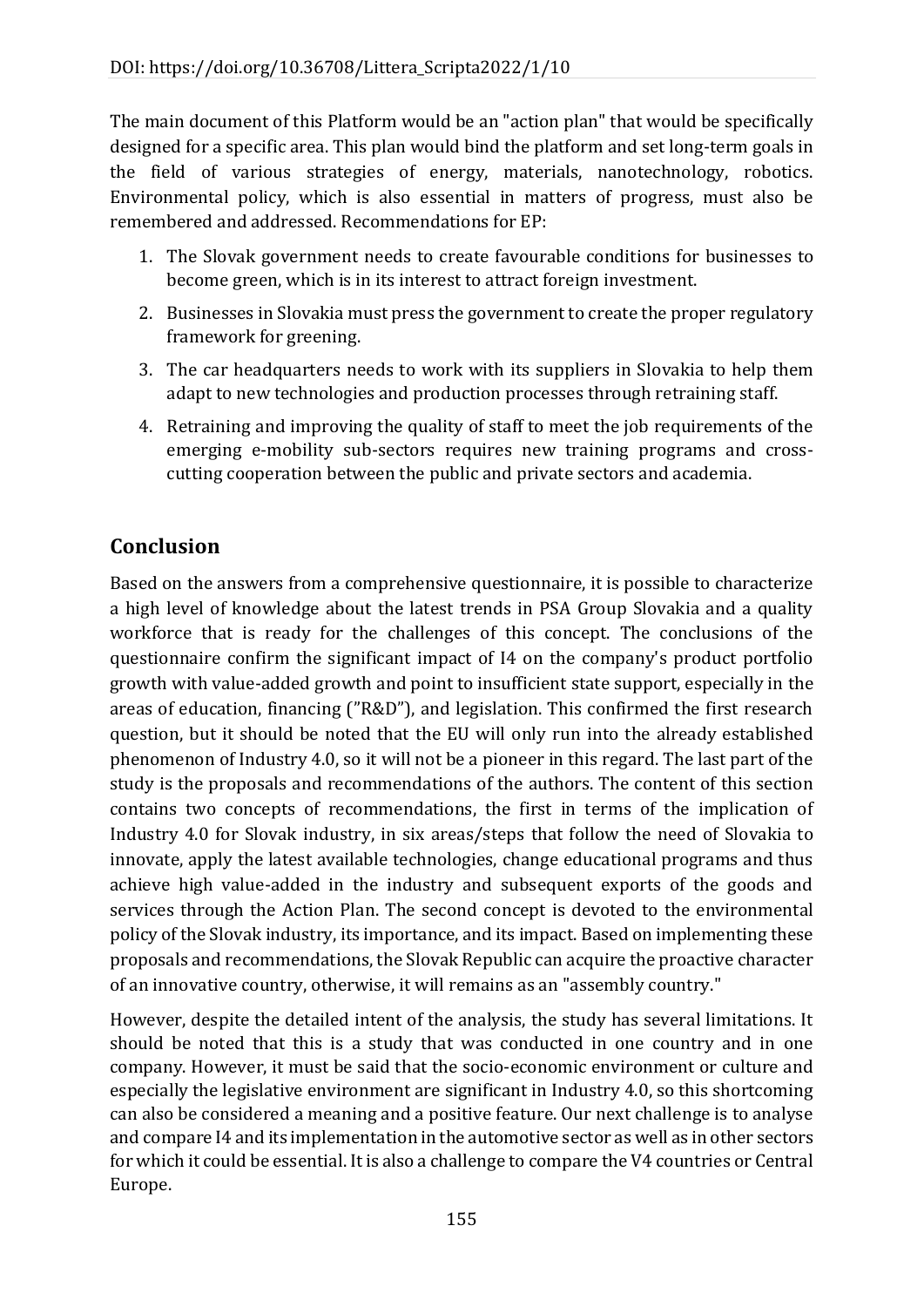# **Acknowledgements**

This research was supported by the institutional research 1/KE/2021: The use of quantitative methods to assess corporate indebtedness of the Faculty of Operation and Economics of Transport and Communications, University of Zilina.

# **References**

BALAZ, P. et al., 2020. *International Business*. Bratislava: Sprint. ISBN 97-88089-710-515.

BELHADI, A., KAMBLE, S., JABBOUR, C. J. C., GUNASEKARAN, A., NDUBISI, N. O. and VENKATESH, M., 2021. Manufacturing and service supply chain resilience to the COVID-19 outbreak: Lessons learned from the automobile and airline industries. *Technological Forecasting and Social Change,* **163**(5), 120447. doi:<https://doi.org/10.1016/j.techfore.2020.120447>

BURKE, S. and ZVARIKOVA, K., 2021. Urban Internet of Things Systems and Data Monitoring Algorithms in Smart and Environmentally Sustainable Cities. *Geopolitics, History, and International Relations*, **13**(2), 135–148. doi: https://doi.org/10.22381/GHIR132202110

CLAYTON, E. and KRAL, P., 2021. Autonomous Driving Algorithms and Behaviors, Sensing and Computing Technologies, and Connected Vehicle Data in Smart Transportation Networks. *Contemporary Readings in Law and Social Justice*, **13**(2), 9–22. doi: https://doi.org/10.22381/CRLSJ13220211

DALENOGARE, L., BENITEZ, N., AYALA, N. F. and FRANK, A. G., 2018. The expected contribution of Industry 4.0 technologies for industrial performance. *International Journal of Production Economics,*  **204**(6)*,* 383-394. doi: <https://doi.org/10.1016/j.ijpe.2018.08.019>

DURANA, P., PERKINS, N. and VALASKOVA, K., 2021. Artificial Intelligence Data-driven Internet of Things Systems, Real-Time Advanced Analytics, and Cyber-Physical Production Networks in Sustainable Smart Manufacturing. *Economics, Management, and Financial Markets*, **16**(1), 20–30. doi: https://doi.org/10.22381/emfm16120212

EUROPEAN COMMISION, 2021. European Competitiveness Report 2014-2021. [online]. European Commisions, 2021. [accessed: 2020-03-21]. Available from: [http://ec.europa.eu/enterprise/policies/industrial-competitiveness/competitiveness](http://ec.europa.eu/enterprise/policies/industrial-competitiveness/competitiveness-analysis/european-competitiveness-report/index_en.htm)[analysis/european-competitiveness-report/index\\_en.htm](http://ec.europa.eu/enterprise/policies/industrial-competitiveness/competitiveness-analysis/european-competitiveness-report/index_en.htm)

GALBRAITH, A. and PODHORSKA, I., 2021. Artificial Intelligence Data-driven Internet of Things Systems, Robotic Wireless Sensor Networks, and Sustainable Organizational Performance in Cyber-Physical Smart Manufacturing. *Economics, Management, and Financial Markets,* **16**(4), 56–69. doi: https://doi.org/10.22381/emfm16420214

HERMANN, M., PENTEK, T. and OTTO, B., 2015. Design Principles for Industry 4.0 Scenarios: A literature review. [online]. Technische Universitat Dortmund, 2016. [accessed: 2022-05-02]. Available from: http://www.snom.mb.tu-dortmund.de/cms/de/forschung/Arbeitsberichte/Design-Principles-for-Industrie-4\_0-Scenarios.pdf.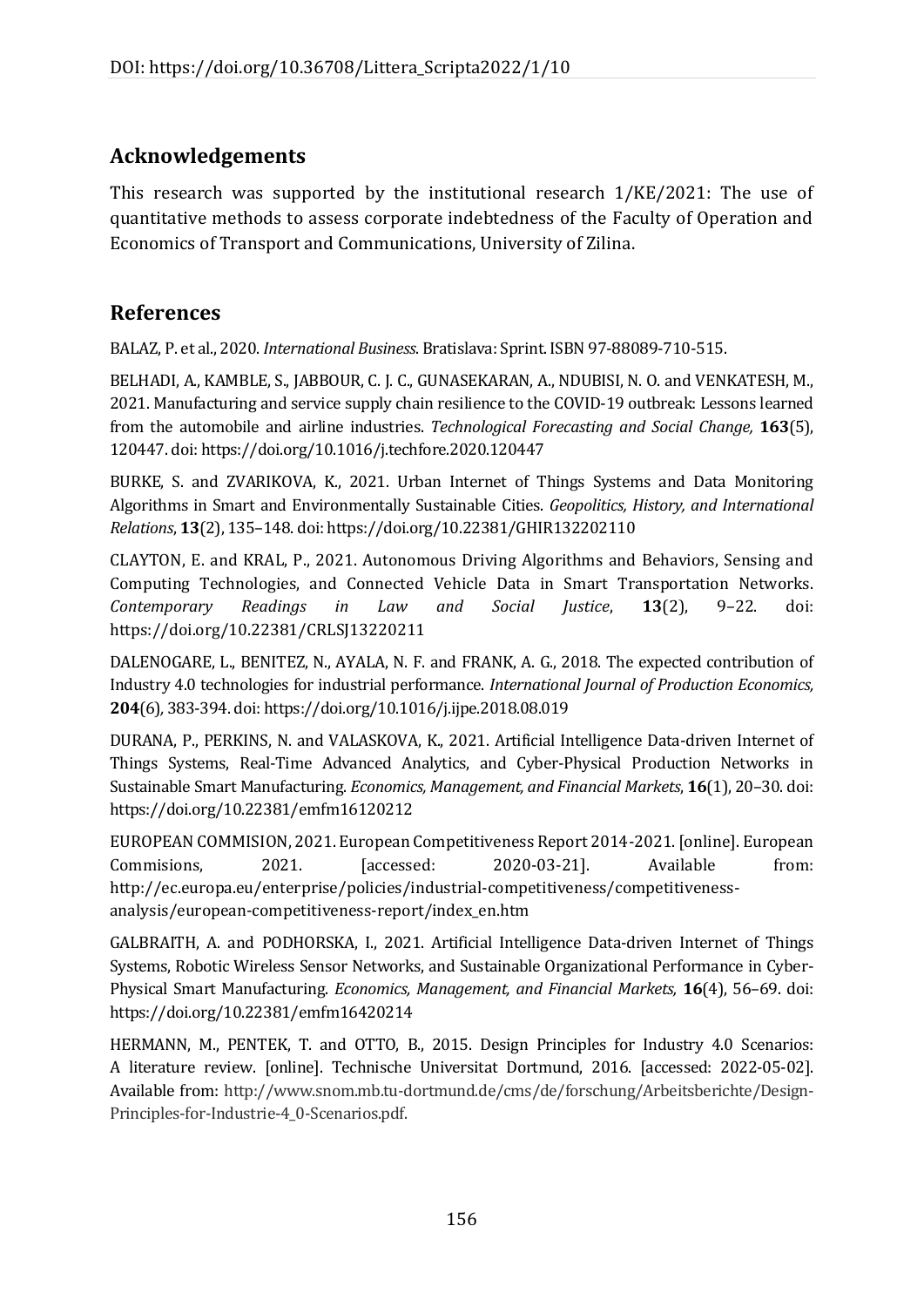HINDS, P. S., VOGEL, R. J. and CLARKE-STEFFEN, L., 1997. The possibilities and pitfalls of doing a secondary analysis of a qualitative data set. *Qualitative Health Research,* **7**(3), 408-424. doi: https://doi.org/10.1177/104973239700700306

HOFFMANN, M. 2019. *Smart Agents for the Industry 4.0.* Berlin: Springer. ISBN 978-3-658-27742-0.

HOPKINS, E. and SIEKELOVA, A., 2021. Internet of Things Sensing Networks, Smart Manufacturing Big Data, and Digitized Mass Production in Sustainable Industry 4.0. *Economics, Management, and Financial Markets*, **16**(4), 28–41. doi: https://doi.org/10.22381/emfm16420212.

KAGERMANN, C. and WAHLSTER, W., 2013. *Industry 4.0: Securing the Future of German Manufacturing Industry: Recommendations for Implementing the Strategic Initiative INDUSTRIE 4.0*. Frankfurt: Federal Ministry of Education and Research.

KLINGENBERG, C. O., BORGES, M. A. V. and ANTUNES, J. A. V., 2019. Industry 4.0 as a data-driven paradigm: a systematic literature review on technologies. *Journal of Manufacturing Technology Management*, **32**(3), 570-592. doi: https://doi.org/10.1108/JMTM-09-2018-0325

KODEROVA, G., 2016. *Current options for Industry 4.0*. Mlada Boleslav: UK. ISBN 56-6577-876-235.

KOVACOVA, M. and LEWIS, E., 2021. Smart Factory Performance, Cognitive Automation, and Industrial Big Data Analytics in Sustainable Manufacturing Internet of Things. *Journal of Self-Governance and Management Economics,* **9**(3), 9–21. doi: https://doi.org/10.22381/jsme9320211

LĂZĂROIU, G. and HARRISON, A., 2021. Internet of Things Sensing Infrastructures and Data-driven Planning Technologies in Smart Sustainable City Governance and Management. *Geopolitics, History, and International Relations*, **13**(2), 23–36. doi: https://doi.org/10.22381/GHIR13220212.

LAWRENCE, J. and DURANA, P., 2021. Artificial Intelligence-driven Big Data Analytics, Predictive Maintenance Systems, and Internet of Things-based Real-Time Production Logistics in Sustainable Industry 4.0 Wireless Networks. *Journal of Self-Governance and Management Economics,* **9**(4), 62–75. doi: https://doi.org/10.22381/jsme9420215.

MARCON, P. 2016. *Industry 4.0*. Praha: Edna. ISBN 23-4367-897-098.

MARTINEZ-NOYA, A. and GARCIA-CANAL, E. 2014. International evidence on R&D services outsourcing practices by technological firms. *Multinational Business Review, Bingley,* **22**(4), 372-393. doi: https://doi.org/10.1108/MBR-08-2014-0042

MEHMANN, J. and TEUTEBERG, F., 2016. The fourth-party logistics service provider approach to support sustainable development goals in transportation – A case study of the German agricultural bulk logistics sector. *Journal of Cleaner Production,* **126**, 382-393. doi: <https://doi.org/10.1016/j.jclepro.2016.03.095>

MINARIK, M., ZABOJNIK, S. and PASZTOROVA, J. 2022. Sources of Value-Added in V4 automotive GVCs: The Case of Transport and Storage Services and Firm Level Technology Absorption. *Central European Business Review,* **11**(3), 24. doi: https://doi.org/10.18267/j.cebr.301

PORTER, M. E. 1993. *Competitive advantage (how to create and maintain above-average performance).* Praha: Victoria Publishing. ISBN 80-85605-12-0.

PSA SLOVAKIA., 2022. About PSA Slovakia. [online]. PSA, 2021. [accessed: 2020-03-15]. Available from: [http://www.psa-slovakia.sk/o-nas.html?page\\_id=172](http://www.psa-slovakia.sk/o-nas.html?page_id=172)